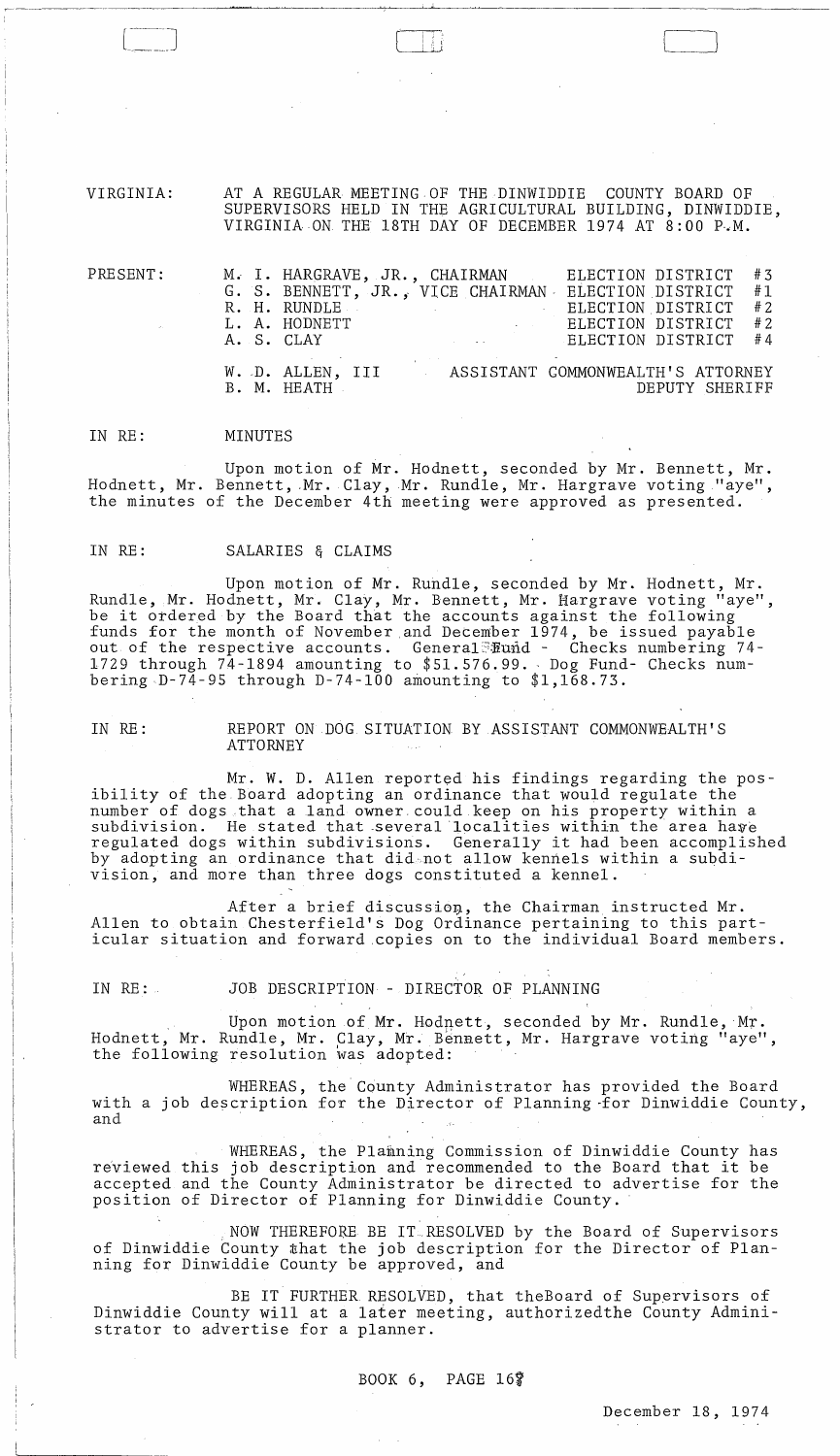IN RE: EMPLOYMENT OF DOG WARDEN

Upon motion of Mr. Rundle, seconded by Mr. Hodnett, Mr. Rundle, Mr. Hodnett, Mr. Clay, Mr. Bennett, Mr. Hargrave voting "aye", the following resolution was adopted:

WHEREAS, Mr. Rundle, and the County Administrator had been instructed by the Board of Supervisors to accept applications and interview applicants for the position of Dog Warden, and

WHEREAS, Mr. Rundle and the County Administrator recommended to the Board that Mr. G. T. Hughes be hired as Dog Warden for Dinwiddie County at a salary of \$7,800.00'per year.

NOW THEREFORE BE IT RESOLVED By the Board of Supervisors of Dinwiddie County that Mr. G. T. Hughes be employed as Dog Warden for Dinwiddie County beginning on a date mutually agreeable between he and the County Administrator, and

BE IT FURTHER RESOLEED that the beginning salary for Mr. Hughes will be officially set at the January 2, 1975 meeting.

IN RE: MAINTENANCE CONTRACT ON SHERIFF'S NEW RADIO SYSTEM

Upon motion of Mr. Clay, seconded by Mr. Bennett, Mr. Clay, Mr. Bennett, Mr. Hodnett, Mr. Rundle, Mr. Hargrave voting "aye", the following resolution was adopted:

WHEREAS, the County Administrator presented to the Board a maintenance contract with the RCA Service Company in the amount of \$147.20 on the Sheriff's new radio system, and

WHEREAS, the Board was of the opinion that a service contract should be delayed until the warranty on all parts has expired.

NOW THEREFORE BE IT RESOLEED by the Board of Supervisors of Dinwiddie County, that the service contract as proposed be rejected, and BE IT FURTHER RESOLVED, that a service contract be considered when the 1975-76 budget is prepared.

## IN RE: PRESENTATION OF TAX RELIEF FOR THE ELDERLY ORDINANCE

The County Administrator presented to the Board an ordinance granting tax relief for the elderly. After a brief discussion, the County Administrator was instructed to contact other jurisdictions within the state to find out the effect a tax relief for the elderly ordinance has had on the taxes for that jurisdiction.

IN RE: PAINTING OF JAIL

The County Administrator reported to the Board that he had received bids on the jail but he was not prepared to report at this meeting. He would do so at the January 2, 1975 meeting.

## IN RE: FORE VOLUNTEER FIRE DEPARTMENT

Mr. Rudolph Lewis and Mr. Wayne Cook representing the Ford Volunteer Fire Department appeared before the Board to request help in purchasing the necessary equipment for their fire department. After a brief discussion, it was suggested that Mr. Lewis and Mr. Cook contact the other fire departments within the County to find out how they were satisfying their needs. They were instructed to contact the County Administrator so that he may determine what monies are available to assist them in purchasing new equipment.

Mr. Lewis stated that in the past, Ford had had numerous problems in maintaining a cohesive unit, but he hoped this was in the past and that they would now become a more efficient volunteer.

 $\frac{1}{2} \frac{1}{2} \frac{1}{2} \frac{1}{2} \frac{1}{2} \frac{1}{2} \frac{1}{2} \frac{1}{2} \frac{1}{2} \frac{1}{2} \frac{1}{2} \frac{1}{2} \frac{1}{2} \frac{1}{2} \frac{1}{2} \frac{1}{2} \frac{1}{2} \frac{1}{2} \frac{1}{2} \frac{1}{2} \frac{1}{2} \frac{1}{2} \frac{1}{2} \frac{1}{2} \frac{1}{2} \frac{1}{2} \frac{1}{2} \frac{1}{2} \frac{1}{2} \frac{1}{2} \frac{1}{2} \frac{$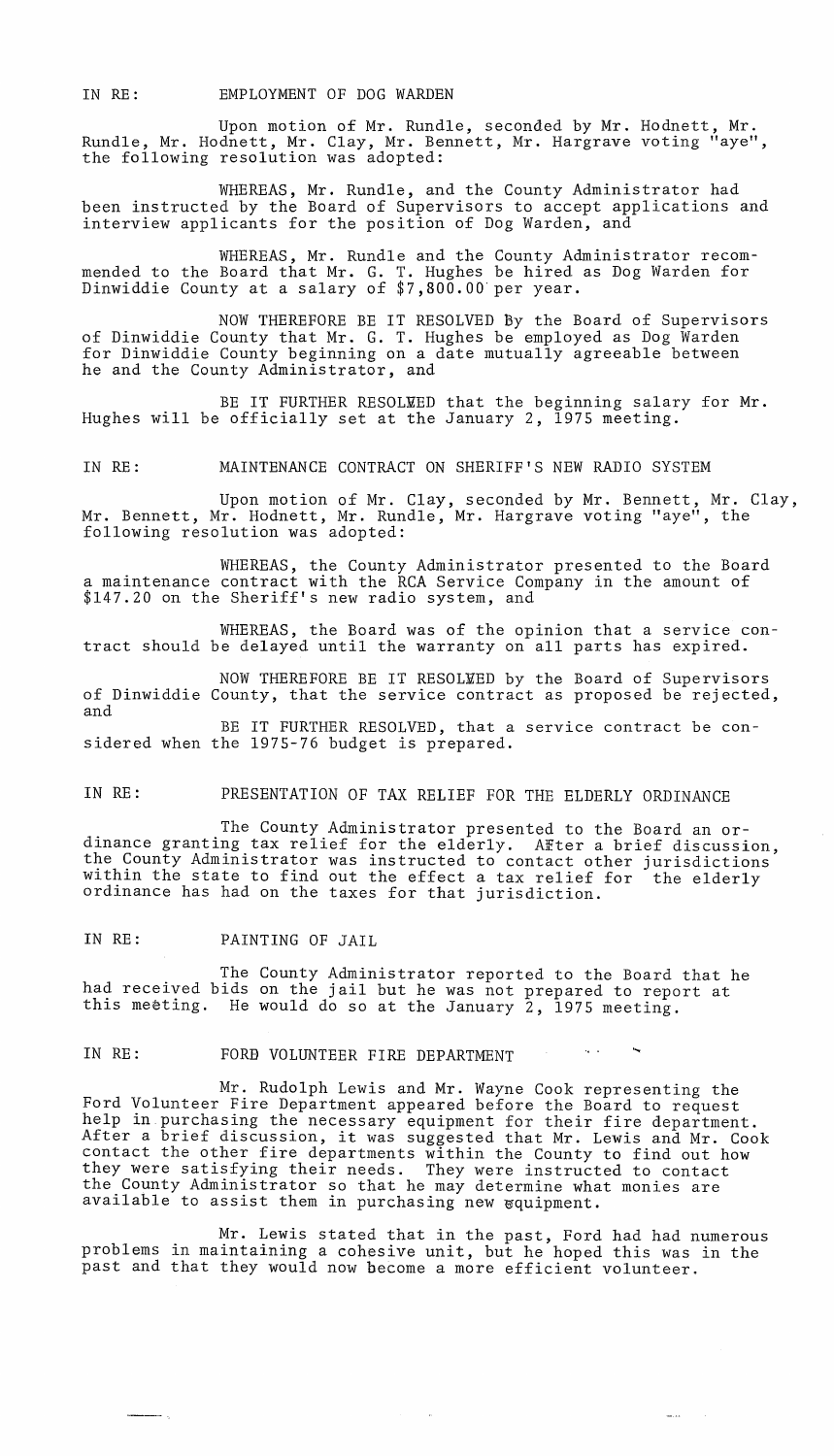fire department. The Board stated that they were behind the Ford Volunteer Fire Department 100% and requested that Mr. Lewis and Mr. Cook come back at a future meeting to report on their progress.

 $\Box$ 

# IN RE: ADJOURNMENT

Upon motion of Mr. Clay, seconded by Mr. Hodnett, Mr. Clay, Mr. Hodnett, Mr. Rundle, Mr. Bennett, Mr. Hargrave voting "aye", the meeting adjourned at 9:15 P.M.

ATTEST:  $W''$  for a vertex  $T$ 

 $\begin{array}{ccc} \uparrow\quad & \uparrow\quad & \uparrow\quad & \uparrow\quad \quad & \uparrow\quad \quad & \uparrow\quad \quad & \uparrow\quad \quad & \uparrow\quad \quad & \uparrow\quad \quad & \uparrow\quad \quad & \uparrow\quad \quad & \uparrow\quad \quad & \uparrow\quad \quad & \uparrow\quad \quad & \uparrow\quad \quad & \uparrow\quad \quad & \uparrow\quad \quad & \uparrow\quad \quad & \uparrow\quad \quad & \uparrow\quad \quad & \uparrow\quad \quad & \uparrow\quad \quad & \uparrow\quad \quad & \uparrow\quad \quad & \uparrow\quad \quad & \uparrow\quad \quad & \uparrow\quad \quad & \uparrow$ 

M. I. HARGRAVE / JR., CHAIRMAN

BOOK 6 PAGE 169  $\Delta\phi=2$ 

 $\bar{\gamma}$